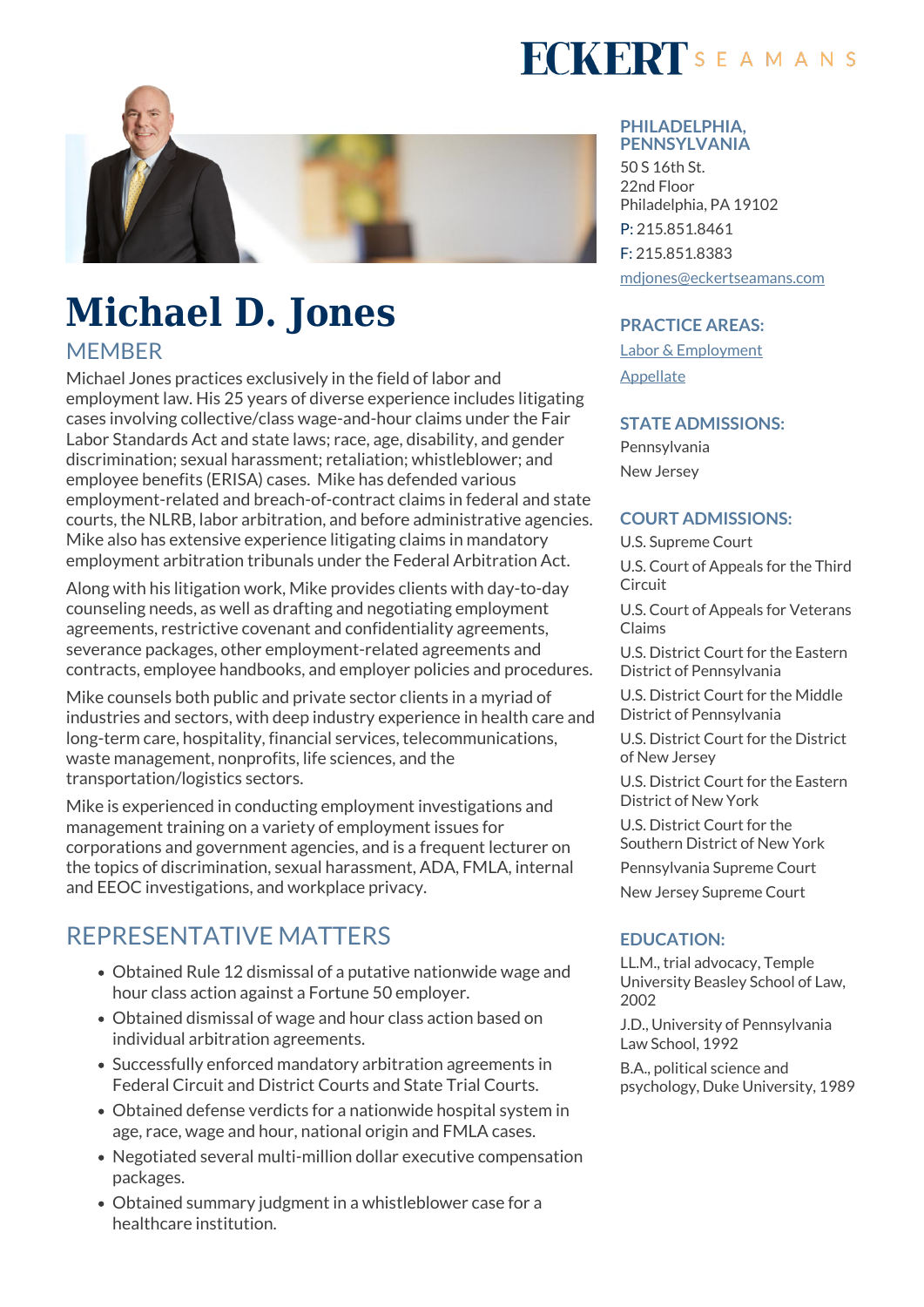Obtained multiple mass picketing injunctions on behalf of a nationwide telecommunications provider.

## COMMUNITY INVOLVEMENT

- Philadelphia FIGHT
- Support Center for Child Advocates
- National Veterans Legal Services Program
- Amnesty International
- Camden Legal Services
- Philadelphia VIP
- Big Brothers Big Sisters
- Disciplinary Board of the Supreme Court of Pennsylvania, appointed Hearing Examiner

## NEWS AND INSIGHTS

PUBLICATIONS

- "[Storeowners, business owners have the absolute right to require](https://apnews.com/article/business-new-york-coronavirus-pandemic-greg-abbott-austin-5632fc40efd36bafb93253adc96e8bf1) [customers, vendors, anyone who comes onto their property to](https://apnews.com/article/business-new-york-coronavirus-pandemic-greg-abbott-austin-5632fc40efd36bafb93253adc96e8bf1) [wear a mask,](https://apnews.com/article/business-new-york-coronavirus-pandemic-greg-abbott-austin-5632fc40efd36bafb93253adc96e8bf1)" Associated Press, April 2021.
- ["NLRB Issues Joint-Employer Final Rule, Narrowing Employer](https://www.eckertseamans.com/legal-updates/nlrb-issues-joint-employer-final-rule-narrowing-employer-liability) [Liability,"](https://www.eckertseamans.com/legal-updates/nlrb-issues-joint-employer-final-rule-narrowing-employer-liability) Eckert Seamans' Labor & Employment Alert, February 27, 2020.
- ["Department of Labor Issues Final Rule on White-Collar](https://www.eckertseamans.com/legal-updates/department-of-labor-issues-final-rule-on-white-collar-exemption-overtime-pay-requirements) [Exemption, Overtime Pay Requirements,"](https://www.eckertseamans.com/legal-updates/department-of-labor-issues-final-rule-on-white-collar-exemption-overtime-pay-requirements) Eckert Seamans' Labor & Employment Update September 2019.
- ["U.S. Department of Labor Releases New Proposed Overtime](https://www.eckertseamans.com/legal-updates/labor-employment-alert-u-s-department-of-labor-releases-new-proposed-overtime-calculation-rules) [Calculation Rules,"](https://www.eckertseamans.com/legal-updates/labor-employment-alert-u-s-department-of-labor-releases-new-proposed-overtime-calculation-rules) Eckert Seamans' Labor & Employment Update April 2019.(Jones)
- ["U.S. Department of Labor Releases Proposal to Redefine Joint](https://www.eckertseamans.com/legal-updates/labor-employment-alert-u-s-department-of-labor-releases-proposal-to-redefine-joint-employer-test) [Employer Test,"](https://www.eckertseamans.com/legal-updates/labor-employment-alert-u-s-department-of-labor-releases-proposal-to-redefine-joint-employer-test) Eckert Seamans' Labor & Employment Update April 2019.
- $\bullet$  ["U.S. Department of Labor Releases New Proposed Overtime](https://www.eckertseamans.com/legal-updates/labor-employment-alert-u-s-department-of-labor-releases-new-proposed-overtime-rules) [Rules,"](https://www.eckertseamans.com/legal-updates/labor-employment-alert-u-s-department-of-labor-releases-new-proposed-overtime-rules) Eckert Seamans' Labor & Employment Update March 2019.
- Supreme Court Doubles Down on Employment Arbitration," Eckert Seamans' Labor and Employment Alert, May 2018.

#### MEDIA COVERAGE

- "[Should employers wait out OSHA's vaccine mandate? 'If you're a](https://www.hrdive.com/news/should-employers-wait-out-oshas-vaccine-mandate-if-youre-a-gambler/609605/) [gambler.'"](https://www.hrdive.com/news/should-employers-wait-out-oshas-vaccine-mandate-if-youre-a-gambler/609605/) HR Dive, November 8, 2021.
- "[Details of COVID-19 vaccine workplace rules are out. What if](https://www.usatoday.com/story/money/2021/11/05/new-covid-19-rules-what-do-you-do-if-your-boss-doesnt-comply/6285692001/) [your employer won't comply?](https://www.usatoday.com/story/money/2021/11/05/new-covid-19-rules-what-do-you-do-if-your-boss-doesnt-comply/6285692001/)" USA Today, November 5, 2021
- "[Could The DOL Workplace Vax Rule Complicate Wage Claims?"](https://www.law360.com/employment-authority/articles/1437840/could-the-dol-workplace-vax-rule-complicate-wage-claims-) Law360, November 4, 2021.
- "[Major Kansas City employers not mandating COVID-19](https://www.kansascity.com/news/coronavirus/article253142308.html) [vaccines, but pressure growing to act](https://www.kansascity.com/news/coronavirus/article253142308.html)," Kansas City Star, August 2021.
- ["Federal Worker Unions Back Vaccine Mandates Amid Local](https://www.bloomberg.com/news/articles/2021-07-28/federal-worker-unions-back-vaccine-mandates-amid-local-backlash)